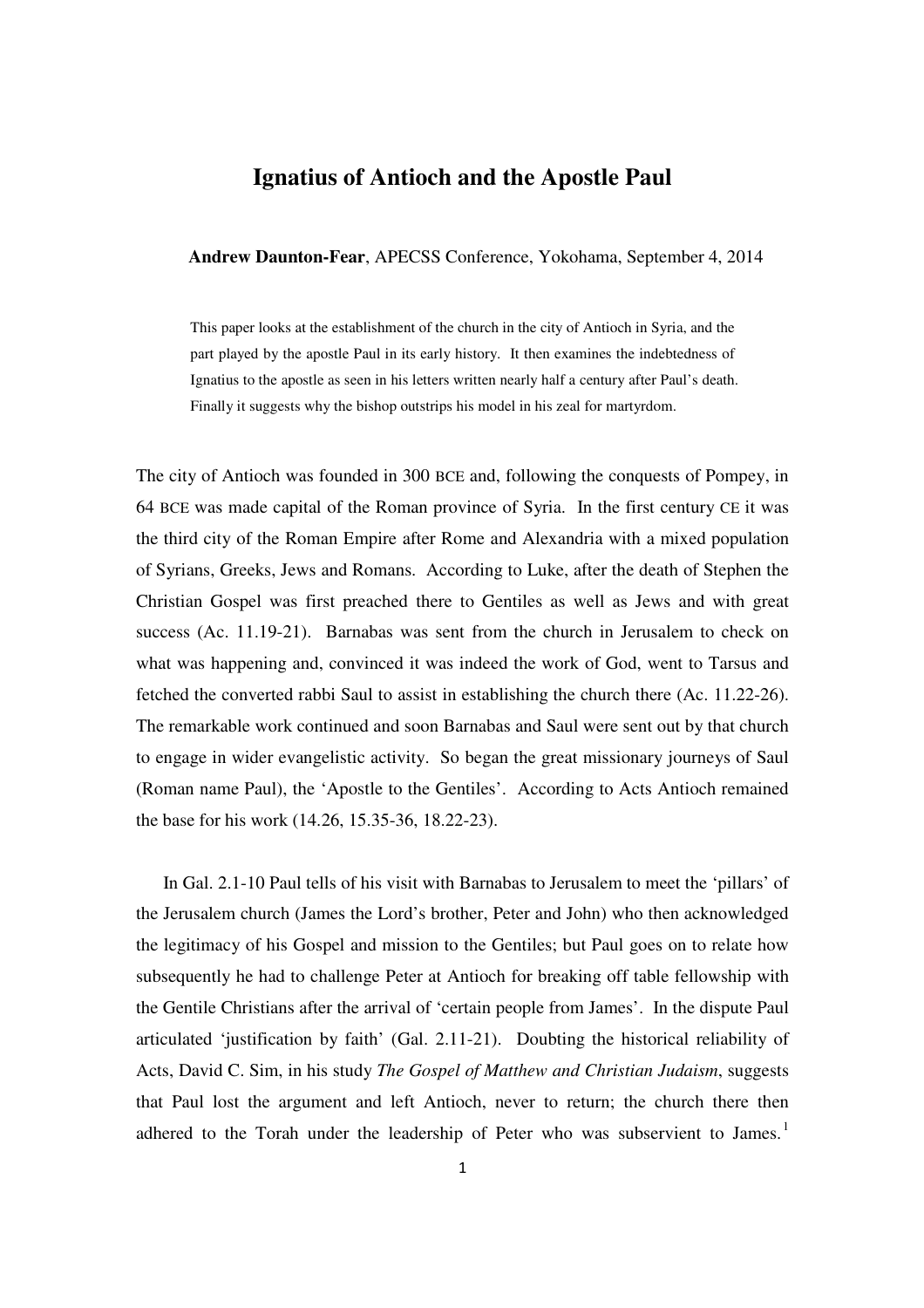However, with the fall of Jerusalem to the Romans in 70 CE and the scattering of the Jerusalem church, Sim believes, Pauline Hellenistic Christianity revived in Antioch.<sup>2</sup> Towards the end of the century the Gospel of Matthew was written among the Judaeo-Christians in that city,<sup>3</sup> but these were out of fellowship with the Hellenists over whom Ignatius had been appointed leader. It has been further surmised that these Judaeo-Christians denounced Ignatius to the Roman authorities, as a result of which he was arrested and sent for execution in Rome.<sup>4</sup> This is an interesting reconstruction, but it is by no means assured. We do not know how the dispute between Paul and Peter in Antioch was settled. It is possible that Peter conceded Paul was right (cf. 1 Pet. 3.8-9), that Pauline Gentile Christianity prevailed there as generally elsewhere and, in due time, Ignatius was chosen as leader of the whole church. The messages at the end of Ignatius' letters do not speak of division within that church but rather suggest that the whole church had experienced persecution initiated by pagans. 5 Pliny, in his letter to Trajan, reveals just such a persecution at that time in Bithynia.<sup>6</sup>

According to Eusebius, Ignatius was the third bishop of Antioch.<sup>7</sup> He is known from seven letters attributed to him, $8$  written c.110 CE in an exuberant style now recognized as 'Asianic' rhetoric. Clearly he was a great admirer of Paul for in his letter to the Ephesians he speaks of him as 'Paul, who was sanctified, who also was approved [or 'martyred'- *memarturēmenou*], who is deservedly blessed – may I be found in his footsteps when I reach God!' (12.2, tr. Holmes). Further, in his letter to the Romans Ignatius declares he is not issuing orders 'as though I were a Peter or a Paul. They were Apostles and I am a condemned criminal.' (4.3 tr. Staniforth). Here it is evident he not only accepts the apostleship of Paul but places him alongside Peter. The very fact that Ignatius wrote letters to churches may have been in conscious imitation of Paul, though it is clear he made no pretensions to being an apostle himself.

Though Ignatius' letters were written hurriedly while he was chained to ten 'leopards' (soldiers) on his journey from Antioch to Rome (Rom. 5.1), there are clear echoes of Pauline letters in his writings, none more obvious than when in Ephes. 18.1 he speaks of 'The Cross which is a stumbling-block to those that do not believe, but to us salvation and life eternal. Where is the wise man (*pou sophos*)? Where the disputer (*pou*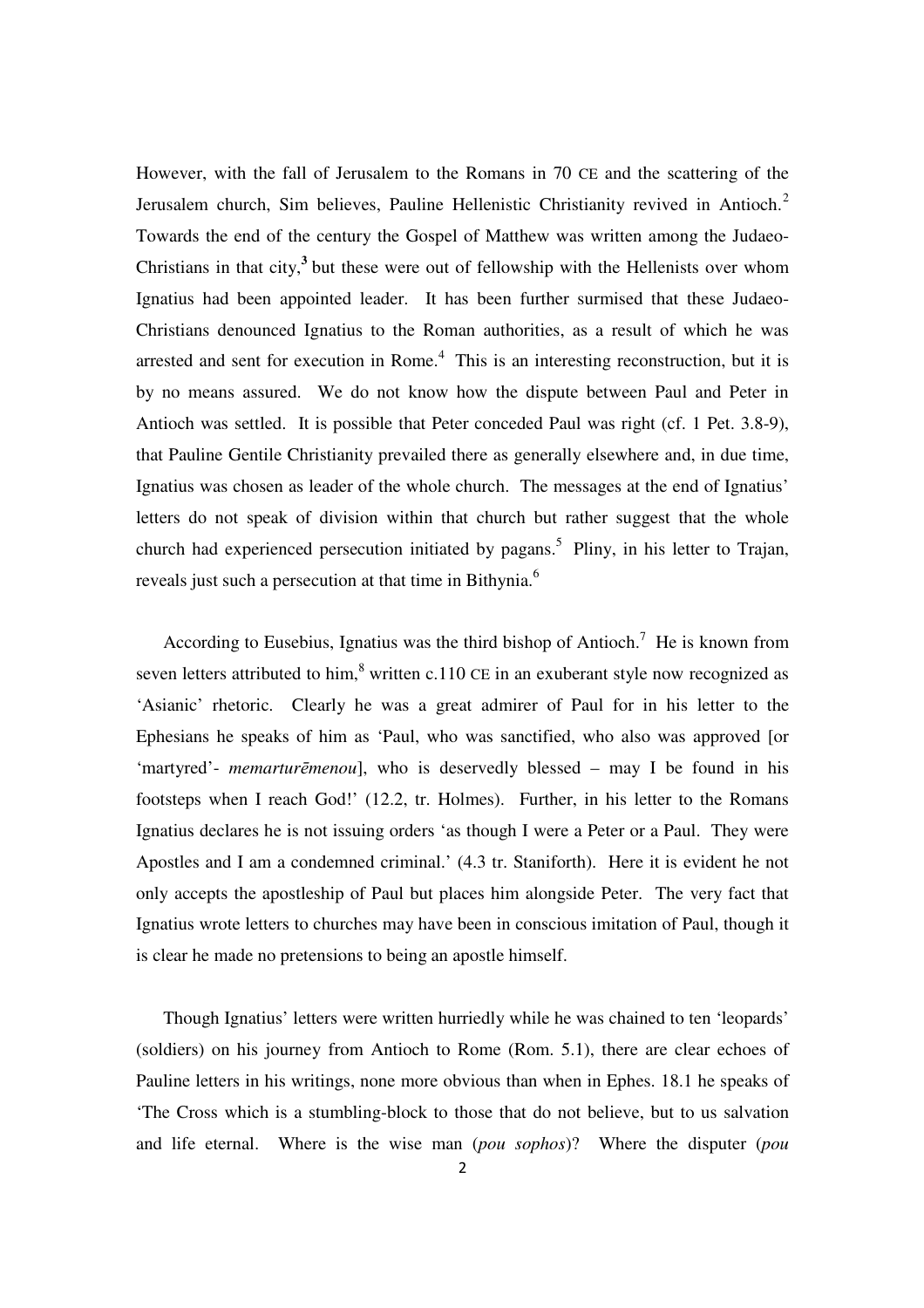*suzētētēs*)? Where is the boasting of those who are styled prudent?' (ANF) Compare this with 1 Cor. 1.18, 20: 'The word of the cross is folly to those who are perishing, but to us who are being saved it is the power of God...Where is the wise man (*pou sophos*)? Where is the scribe? Where is the debater (*pou suzētētēs*) of this age?' (RSV) Further, in Ephes. 8.2 he contrasts 'carnal' and 'spiritual' people, as Paul does in 1 Cor. 3.1. Ignatius' reference to Jesus Christ as the 'New Man' in Ephes. 20 recalls 1 Cor. 15.45-47 and Rom. 5.12-14 and, in the same passage, he refers to 'Jesus Christ, who is the seed of David according to the flesh and is the Son of Man and Son of God' which resembles Paul's similar description of Jesus in Rom. 1.3-4. In Poly. 5 he tells the young bishop Polycarp to charge Christian men 'to love their wives as the Lord loves the Church'- the simile expounded by Paul at length in Eph. 5.25-33. In one striking passage Ignatius appears to allude to Paul's doctrine of justification by faith:

I heard some say, "If I do not find (it) in the archives, I do not believe it in the gospel"… But for me, the archives are Jesus Christ, the inviolable archives are his cross and death and his resurrection and faith through him, in which, through your prayers, I want to be justified (*dikaiōthēnai*). (*Philad.* 8.2, tr. Schoedel)

Ignatius has been telling the church at Philadelphia to shun Judaism and, in this passage he appears to be quoting the very words of Judaeo-Christians (in Antioch?). The 'archives' (*archeiois*) surely refer to the Old Testament.<sup>9</sup> It is not the statements there, he says, that are of fundamental importance but the actual historical events of the death and resurrection of Jesus Christ, and putting one's faith in him. Lindemann believes that in this passage Ignatius is drawing on Paul's cardinal doctrine.<sup>10</sup> Dassmann comments that Ignatius' silence about it elsewhere is not due to his rejection of it but to his acceptance of it and no longer needing to emphasise it.<sup>11</sup> Consonant with justification are Ignatius' reference elsewhere to 'Jesus Christ who died for us, that by believing in his death you may escape dying' (*Trall.* 2.1, cf. *Smyrn.* 1.1, 2), and his warning, 'Let no one be deceived: even heavenly powers and the glory of angels [or better 'and the glorious angels'] and the rulers, both visible and invisible, if they do not believe in the blood of Christ, are also subject to judgment.' (*Smyrn.* 6.1)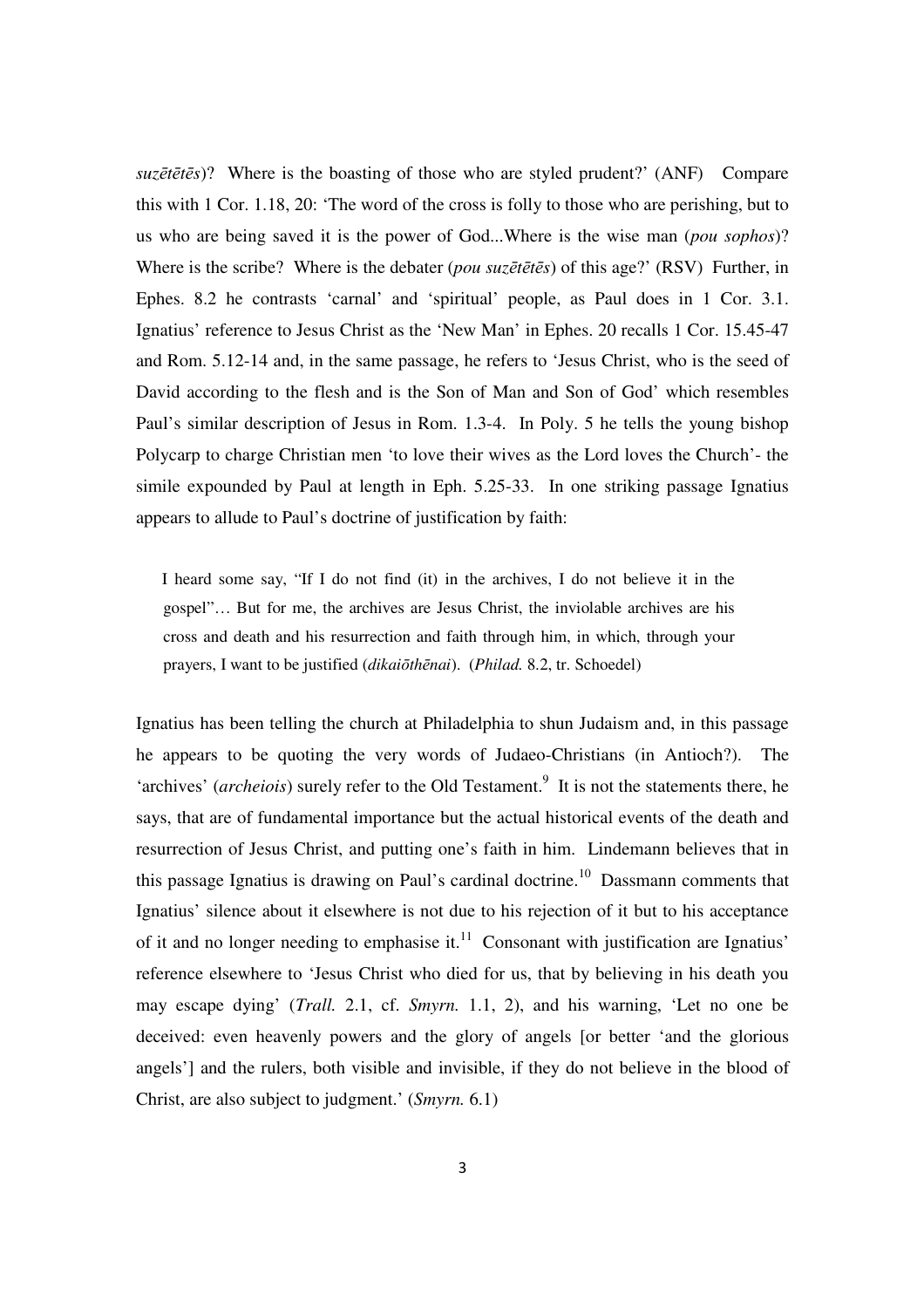But if Ignatius would appear in sympathy with Paul's statement in Phil. 3.9 that he has no righteousness of his own 'based on law, but that which is through faith in Christ',  $^{12}$  time and again he echoes rather Paul's sentiments in Phil. 3.10-12 of wanting to share in the sufferings and death of Christ that somehow he might attain the resurrection from the dead. Indeed Ignatius says he yearns for martyrdom with the passion of a lover (Rom.7), seeing it as his one assured way of attaining Christian discipleship and securing salvation.<sup>13</sup> Nowhere does he state this more emphatically than in his letter to the Romans where he pleads with them not to try to avert his death in the arena:

Let me be food of wild beasts through whom it is possible to attain God; I am the wheat of God, and I am ground by the teeth of wild beasts that I may be found pure bread; instead, entice the wild beasts that they may become my tomb and leave behind no part of my body that when I fall asleep, I may burden no one. Then I shall truly be a disciple of Jesus Christ when the world will not even see my body. Pray Christ for me that by these means I may be found a sacrifice of God.

May I benefit from the wild beasts prepared for me, and I pray that they will be found prompt with me, whom I shall even entice to devour me promptly…now I begin to be a disciple. May nothing of things visible or invisible envy me, that I may attain Jesus Christ. Fire and cross, and packs of wild beasts, the wrenching of bones, the mangling of limbs, the grinding of my whole body, evil punishments of the devil – let these come upon me, only that I may attain Jesus Christ! (4.1-2, 5.2-3, tr. Schoedel)

Why does Ignatius, a bishop from Antioch in Syria, to whom churches along his route send respectful delegations, have the extraordinary idea that he must fight with beasts and die in the arena in Rome to attain true Christian discipleship? A notable feature of almost all Ignatius' letters is his denigration of himself as the 'last' or 'least' of all the members of the Syrian church, unworthy to be called a member.<sup>14</sup> Here he clearly echoes Paul's self-deprecation, even to the extent of referring to his new birth as being like an abortion.<sup>15</sup> It seems natural then to conclude that Ignatius, like Paul himself, had, before becoming a Christian, been an opponent of the church or was guilty of some other major misdemeanour.<sup>16</sup> On account of this, when he had been elevated to leadership of the church in Antioch, some of his opponents may well have flung at him the assertion that